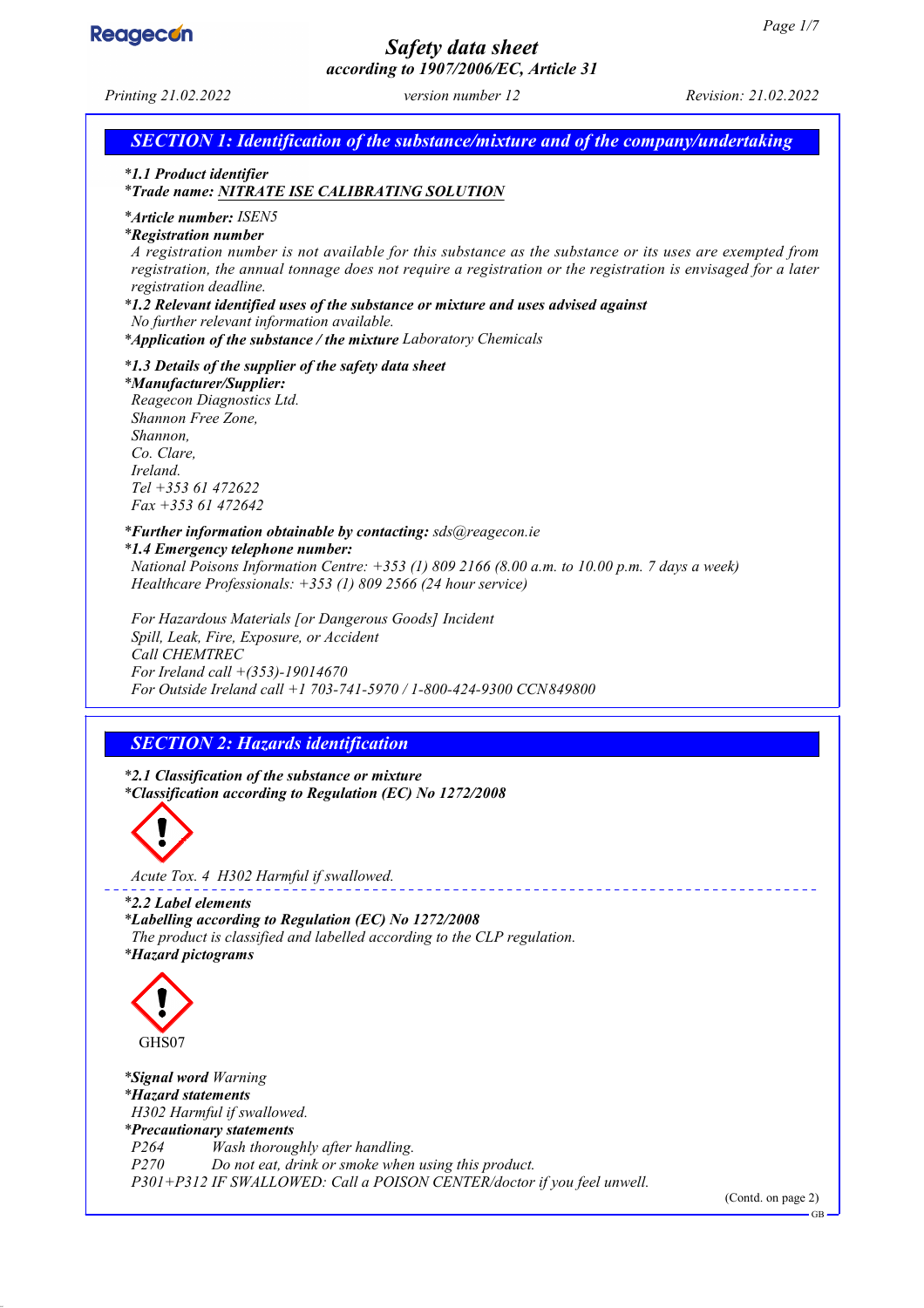# **Reagecon**

# *Safety data sheet according to 1907/2006/EC, Article 31*

# *Trade name: NITRATE ISE CALIBRATING SOLUTION*

(Contd. of page 1)

*P330 Rinse mouth.*

*P501 Dispose of contents/container in accordance with local/regional/national/international regulations.*

*\* 2.3 Other hazards*

*\* Results of PBT and vPvB assessment*

*\* PBT: Not applicable.*

*\* vPvB: Not applicable.*

# *SECTION 3: Composition/information on ingredients*

*\* 3.2 Chemical characterisation: Mixtures*

*\* Description: Mixture of substances listed below with nonhazardous additions.*

### *\* Dangerous components:*

*CAS: 7631-99-4 EINECS: 231-554-3 nitrogen sodium nitrate, containing in the dry statemore than 16,3 per cent by weight of Ox. Sol. 2, H272; Acute Tox. 1, H300; Skin Irrit. 2, H315; Eye Irrit. 2, H319; STOT SE 3, H335* ≤*2.5%*

# *SECTION 4: First aid measures*

## *\* 4.1 Description of first aid measures*

### *\* After inhalation:*

*Provide fresh air, warmth and rest. When breathing is difficult, properly trained personnel may assist affected person by administering oxygen. Obtain medical attention if any discomfort continues.*

*\* After skin contact: Generally the product does not irritate the skin.*

### *\* After eye contact:*

*Promptly wash eyes with plenty of water for up to 15 minutes. Open eyes wide apart and rinse well to remove any contact lenses. Do not remove contact lenses by hand. Continue to rinse. Get medical attention if symptoms persist.*

*\* After swallowing: If symptoms persist consult doctor.*

*\* 4.2 Most important symptoms and effects, both acute and delayed No further relevant information available.*

*\* 4.3 Indication of any immediate medical attention and special treatment needed*

*No further relevant information available.*

# *SECTION 5: Firefighting measures*

*\* 5.1 Extinguishing media*

*\* Suitable extinguishing agents:*

*Indications shall be given whether any extinguishing media are inappropriate for a particular situation involving the substance or mixture*

*Use fire extinguishing methods suitable to surrounding conditions.*

- *\* 5.2 Special hazards arising from the substance or mixture No further relevant information available.*
- *\* 5.3 Advice for firefighters*
- *\* Protective equipment:*

*Fire fighters should wear complete protective clothing including self-contained breathing apparatus. Do not breathe fumes. Keep containers cool by spraying with water if exposed to fire. Avoid run off to waterways and sewers*

# *SECTION 6: Accidental release measures*

# *\* 6.1 Personal precautions, protective equipment and emergency procedures*

*Wear protective equipment as described in Section 8 below. Keep unprotected persons away.*

*\* 6.2 Environmental precautions: Dilute with plenty of water.*

(Contd. on page 3)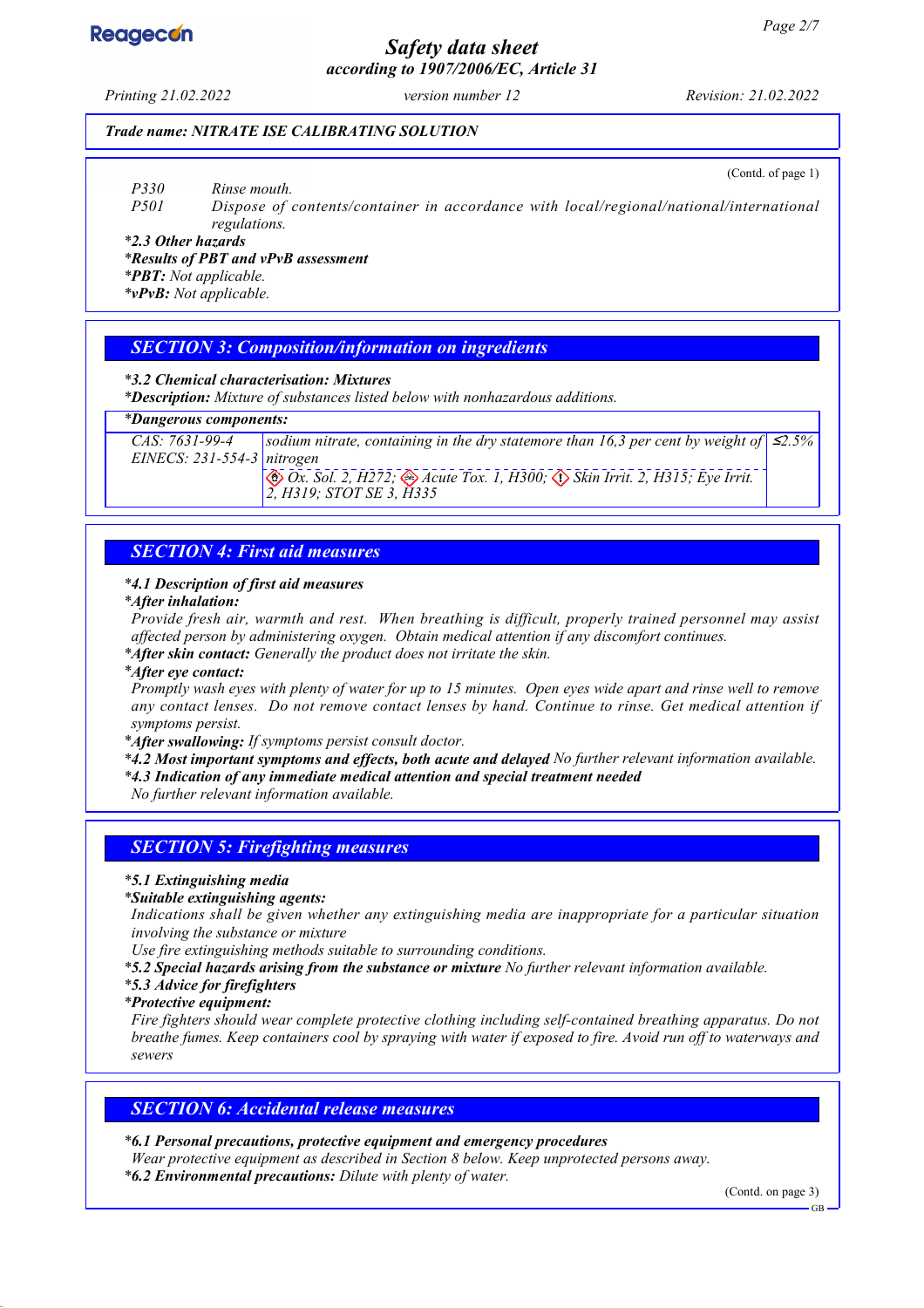# *Safety data sheet according to 1907/2006/EC, Article 31*

*Printing 21.02.2022 version number 12 Revision: 21.02.2022*

# *Trade name: NITRATE ISE CALIBRATING SOLUTION*

(Contd. of page 2)

# *\* 6.3 Methods and material for containment and cleaning up:*

*Absorb with liquid-binding material (sand, diatomite, acid binders, universal binders, sawdust).*

*\* 6.4 Reference to other sections*

*No dangerous substances are released.*

*See Section 7 for information on safe handling.*

*See Section 8 for information on personal protection equipment.*

*See Section 13 for disposal information.*

# *SECTION 7: Handling and storage*

# *\* 7.1 Precautions for safe handling*

*Keep receptacles tightly sealed.*

*No special precautions are necessary if used correctly.*

*\* Information about fire - and explosion protection: No special measures required.*

# *\* 7.2 Conditions for safe storage, including any incompatibilities*

*\* Storage:*

*\* Requirements to be met by storerooms and receptacles: No special requirements.*

*\* Information about storage in one common storage facility: Not required.*

*\* Further information about storage conditions: None.*

*\* 7.3 Specific end use(s) No further relevant information available.*

# *SECTION 8: Exposure controls/personal protection*

### *\* 8.1 Control parameters*

*\* Engineering Controls: No further data; see item 7.*

*\* Ingredients with limit values that require monitoring at the workplace:*

*The product does not contain any relevant quantities of materials with critical values that have to be monitored at the workplace.*

*\* Additional information: The lists valid during the making were used as basis.*

### *\* 8.2 Exposure controls*

*\* Personal protective equipment:*

*\* General protective and hygienic measures: Wash hands before breaks and at the end of work.*

### *\* Respiratory protection:*

*Where risk assessment shows air-purifying respirators are appropriate use a respirator with multi-purpose combination (US) or type ABEK (EN14387) respirator cartridges as back up to engineering controls. Use respirators and components tested and approved under appropriate government standards such as NIOSH (US) or CEN (EU).*

### *\* Protection of hands:*

*The glove material has to be impermeable and resistant to the product/ the substance/ the preparation. Always ensure that gloves are inspected before use.*

*Selection of protective gloves must include consideration of the penetration times along with rates of diffusion and degradation. The selected glove should comply with the specifications of EU Directive 89/686/EEC and the standard EN374 derived from it.*

### *\* Material of gloves*

*The selection of the suitable gloves does not only depend on the material, but also on further marks of quality and varies from manufacturer to manufacturer.*

*Gloves must be inspected prior to use. Use proper glove removal technique (without touching glove's outer surface) to avoid skin contact with this product. Dispose of contaminated gloves after use in accordance with applicable laws and good laboratory practices.*

*Wash and dry hands. The selected protective gloves have to satisfy the specifications of EU Directive 89/686/ EEC and the standard EN 374 derived from it.*

*Full contact Material: Nitrile rubber Minimum layer thickness: 0.11 mm Break through time: 480 min*

(Contd. on page 4)

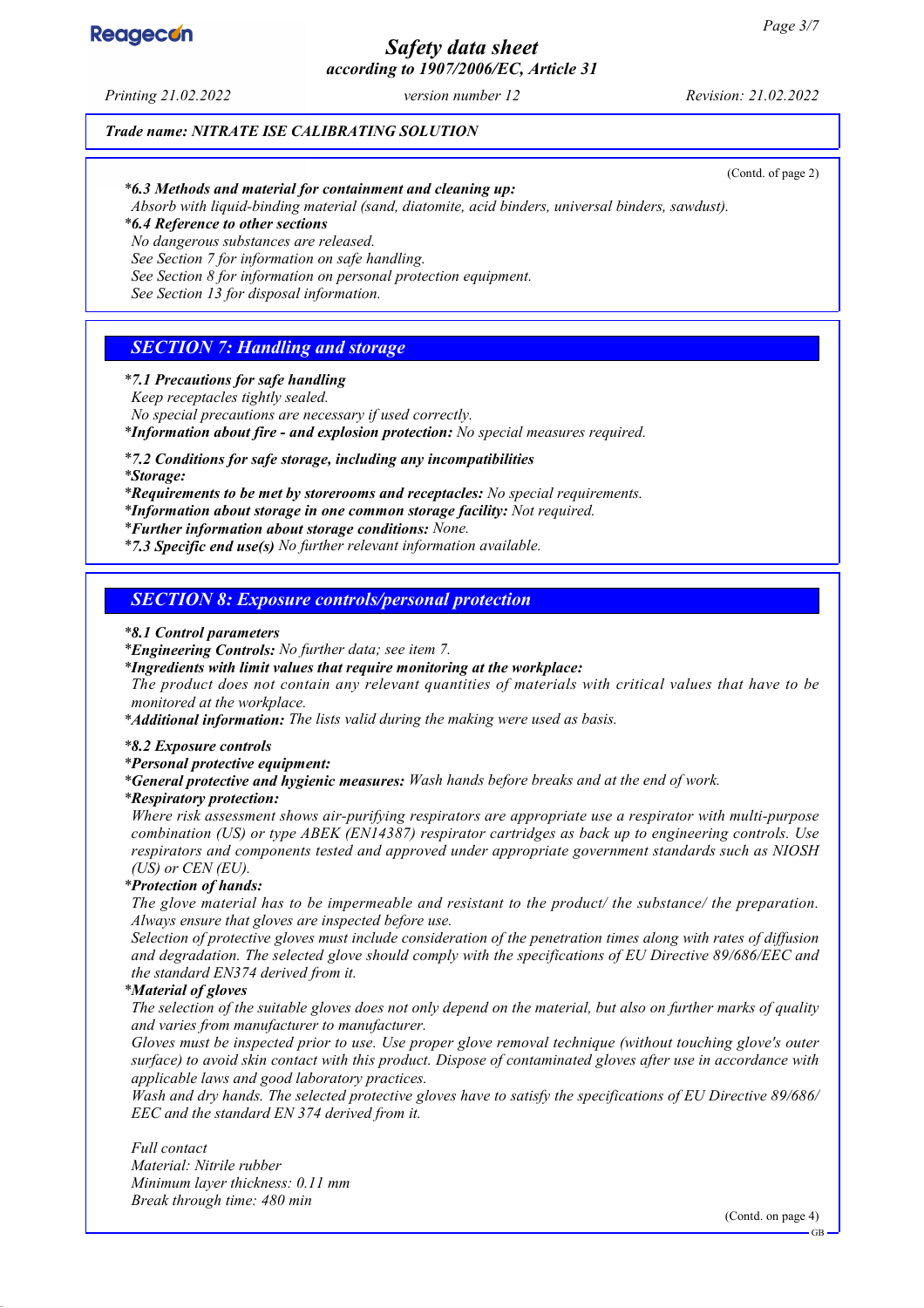

# *Safety data sheet according to 1907/2006/EC, Article 31*

*Printing 21.02.2022 version number 12 Revision: 21.02.2022*

## *Trade name: NITRATE ISE CALIBRATING SOLUTION*

(Contd. of page 3)

*Splash contact Material: Nitrile rubber Minimum layer thickness: 0.11 mm Break through time: 480 min*

*If used in solution, or mixed with other substances, and under conditions which differ from EN 374, contact the supplier of the CE approved gloves. This recommendation is advisory only and must be evaluated by an industrial hygienist and safety officer familiar with the specific situation of anticipated use by our customers. It should not be construed as offering an approval for any specific use scenario.*

*\* Penetration time of glove material*

*In the absence of data above, the exact break through time has to be sourced from the manufacturer of the protective gloves and has to be observed.*

*\* Eye protection:*



*Goggles recommended during refilling: Use equipment for eye protection tested and approved under appropriate government standards such as NIOSH (US) or EN 166(EU)*

# *SECTION 9: Physical and chemical properties*

| *9.1 Information on basic physical and chemical properties |                                               |
|------------------------------------------------------------|-----------------------------------------------|
| <i>*General Information</i>                                |                                               |
| *Appearance:                                               |                                               |
| Form:                                                      | Liquid                                        |
| Colour:                                                    | According to product specification            |
| <i>*Odour:</i>                                             | Characteristic                                |
| <i>*Odour threshold:</i>                                   | Not determined.                               |
| $*_{p}H$ -value:                                           | Not determined.                               |
| <i>*Change in condition</i>                                |                                               |
| Melting point/freezing point:                              | $\theta$ °C                                   |
| Initial boiling point and boiling range: $100 °C$          |                                               |
| <i>*Flash point:</i>                                       | Not applicable.                               |
| <i>*Flammability (solid, gas):</i>                         | Not applicable.                               |
| <i>*Decomposition temperature:</i>                         | Not determined.                               |
| <i>*Auto-ignition temperature:</i>                         | Product is not selfigniting.                  |
| <i>*Explosive properties:</i>                              | Product does not present an explosion hazard. |
| <i>*Explosion limits:</i>                                  |                                               |
| Lower:                                                     | Not determined.                               |
| <b>Upper:</b>                                              | Not determined.                               |
| *Vapour pressure at 20 $^{\circ}C$ :                       | $23$ $hPa$                                    |
| *Density at 20 $^{\circ}C$ :                               | $1.00347$ g/cm <sup>3</sup>                   |
| <i>*Relative density</i>                                   | Not determined.                               |
| <i>*Vapour density</i>                                     | Not determined.                               |
| <i>*Evaporation rate</i>                                   | Not determined.                               |
| *Solubility/ miscibility with                              |                                               |
| water:                                                     | Fully miscible.                               |
| *Partition coefficient: n-octanol/water:                   | Not determined.                               |
|                                                            | (Contd. on page 5)                            |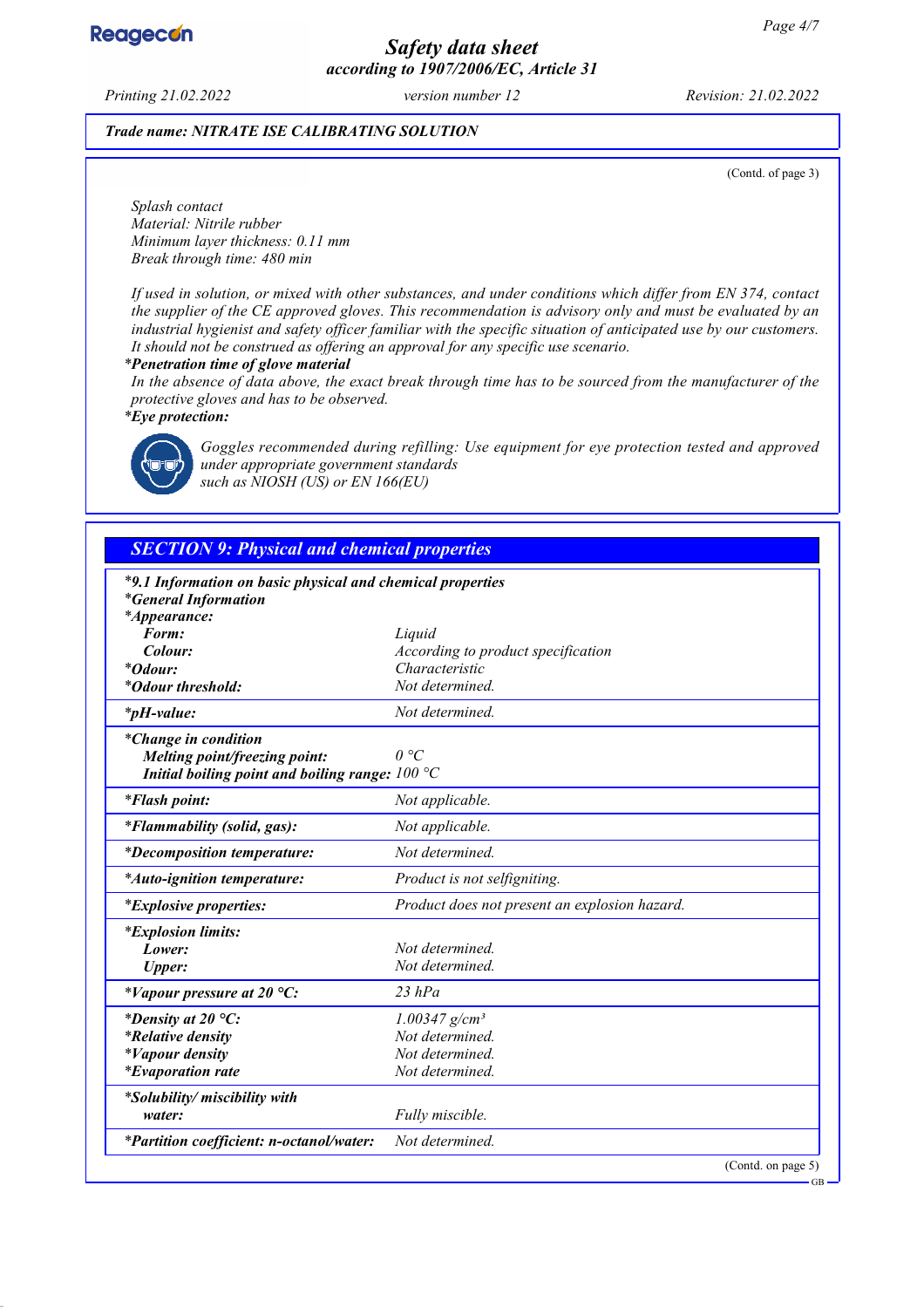# **Reagecon**

# *Safety data sheet according to 1907/2006/EC, Article 31*

*Printing 21.02.2022 version number 12 Revision: 21.02.2022*

## *Trade name: NITRATE ISE CALIBRATING SOLUTION*

|                                              |                                            | (Cond. of page 4) |
|----------------------------------------------|--------------------------------------------|-------------------|
| <i>*Viscosity:</i><br>Dynamic:<br>Kinematic: | Not determined.<br>Not determined.         |                   |
| *9.2 Other information                       | No further relevant information available. |                   |

# *SECTION 10: Stability and reactivity*

*\* 10.1 Reactivity No further relevant information available.*

*\* 10.2 Chemical stability*

*\* Thermal decomposition / conditions to be avoided: No decomposition if used according to specifications.*

*\* 10.3 Possibility of hazardous reactions No dangerous reactions known.*

*\* 10.4 Conditions to avoid No further relevant information available.*

*\* 10.5 Incompatible materials: No further relevant information available.*

*\* 10.6 Hazardous decomposition products: No dangerous decomposition products known.*

# *SECTION 11: Toxicological information*

*\* 11.1 Information on toxicological effects*

*\* Acute toxicity*

*Harmful if swallowed.*

*\* Primary irritant effect:*

*\* Skin corrosion/irritation Based on available data, the classification criteria are not met.*

*\* Serious eye damage/irritation Based on available data, the classification criteria are not met.*

*\* Respiratory or skin sensitisation Based on available data, the classification criteria are not met.*

*\* Additional toxicological information:*

*\* CMR effects (carcinogenity, mutagenicity and toxicity for reproduction)*

*\* Germ cell mutagenicity Based on available data, the classification criteria are not met.*

*\* Carcinogenicity Based on available data, the classification criteria are not met.*

*\* Reproductive toxicity Based on available data, the classification criteria are not met.*

*\* STOT-single exposure Based on available data, the classification criteria are not met.*

*\* STOT-repeated exposure Based on available data, the classification criteria are not met.*

*\* Aspiration hazard Based on available data, the classification criteria are not met.*

# *SECTION 12: Ecological information*

*\* 12.1 Toxicity*

*\* Aquatic toxicity: No further relevant information available.*

*\* 12.2 Persistence and degradability No further relevant information available.*

*\* 12.3 Bioaccumulative potential No further relevant information available.*

*\* 12.4 Mobility in soil No further relevant information available.*

*\* Additional ecological information:*

*\* General notes: Not hazardous for water.*

*\* 12.5 Results of PBT and vPvB assessment*

*\* PBT: Not applicable.*

*\* vPvB: Not applicable.*

*\* 12.6 Other adverse effects No further relevant information available.*

(Contd. on page 6)

GB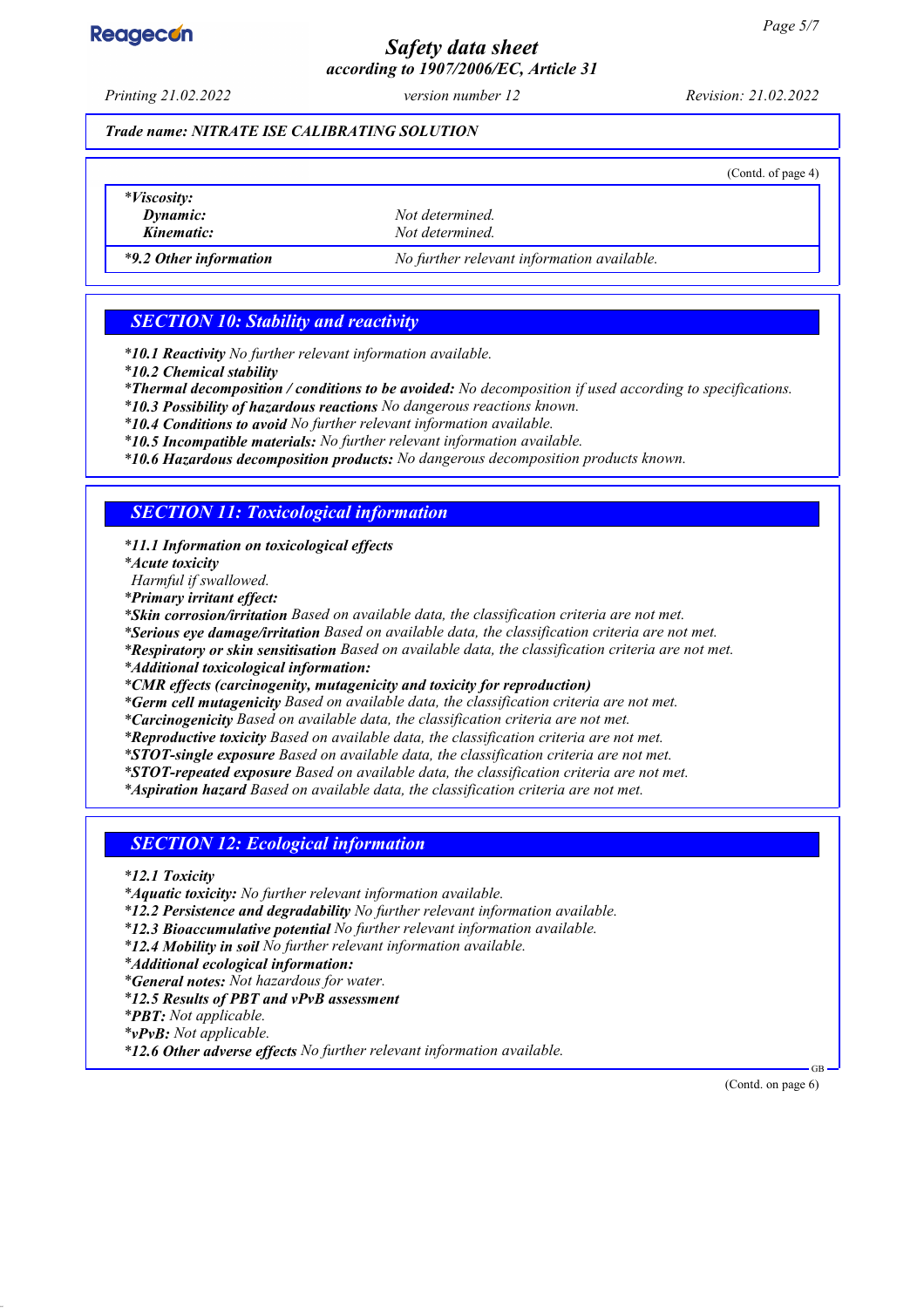# Reagecon

# *Safety data sheet according to 1907/2006/EC, Article 31*

*Printing 21.02.2022 version number 12 Revision: 21.02.2022*

*Trade name: NITRATE ISE CALIBRATING SOLUTION*

(Contd. of page 5)

# *SECTION 13: Disposal considerations*

### *\* 13.1 Waste treatment methods*

### *\* Recommendation*

*Must not be disposed together with household garbage. Do not allow product to reach sewage system.*

### *\* Uncleaned packaging:*

- *\* Recommendation: Disposal must be made according to official regulations.*
- *\* Recommended cleansing agents: Water, if necessary together with cleansing agents.*

| <b>SECTION 14: Transport information</b>                                                              |                                                      |
|-------------------------------------------------------------------------------------------------------|------------------------------------------------------|
| $*14.1$ UN-Number<br>*ADR, ADN, IMDG, IATA                                                            | Void                                                 |
| *14.2 UN proper shipping name<br>*ADR, ADN, IMDG, IATA                                                | Void                                                 |
| *14.3 Transport hazard class(es)                                                                      |                                                      |
| *ADR, ADN, IMDG, IATA<br><i>*Class</i>                                                                | Void                                                 |
| <i>*14.4 Packing group</i><br>*ADR, IMDG, IATA                                                        | Void                                                 |
| *14.5 Environmental hazards:<br><i>*Marine pollutant:</i>                                             | No                                                   |
| <i>*14.6 Special precautions for user</i>                                                             | Not applicable.                                      |
| *14.7 Transport in bulk according to Annex II of<br><b>Marpol and the IBC Code</b><br>Not applicable. |                                                      |
| <i>*Transport/Additional information:</i>                                                             | Not dangerous according to the above specifications. |
| *UN "Model Regulation":                                                                               | Void                                                 |

# *SECTION 15: Regulatory information*

*\* 15.1 Safety, health and environmental regulations/legislation specific for the substance or mixture*

*\* Directive 2012/18/EU*

*\* Named dangerous substances - ANNEX I None of the ingredients is listed.*

*\* National regulations:*

*\* Waterhazard class: Generally not hazardous for water. \* 15.2 Chemical safety assessment: A Chemical Safety Assessment has not been carried out.*

# *SECTION 16: Other information*

*This information is based on our present knowledge. However, this shall not constitute a guarantee for any specific product features and shall not establish a legally valid contractual relationship.*

### *\* Relevant Phrases:*

*H272 May intensify fire; oxidiser. H300 Fatal if swallowed. H315 Causes skin irritation. H319 Causes serious eye irritation.*

(Contd. on page 7)

GB